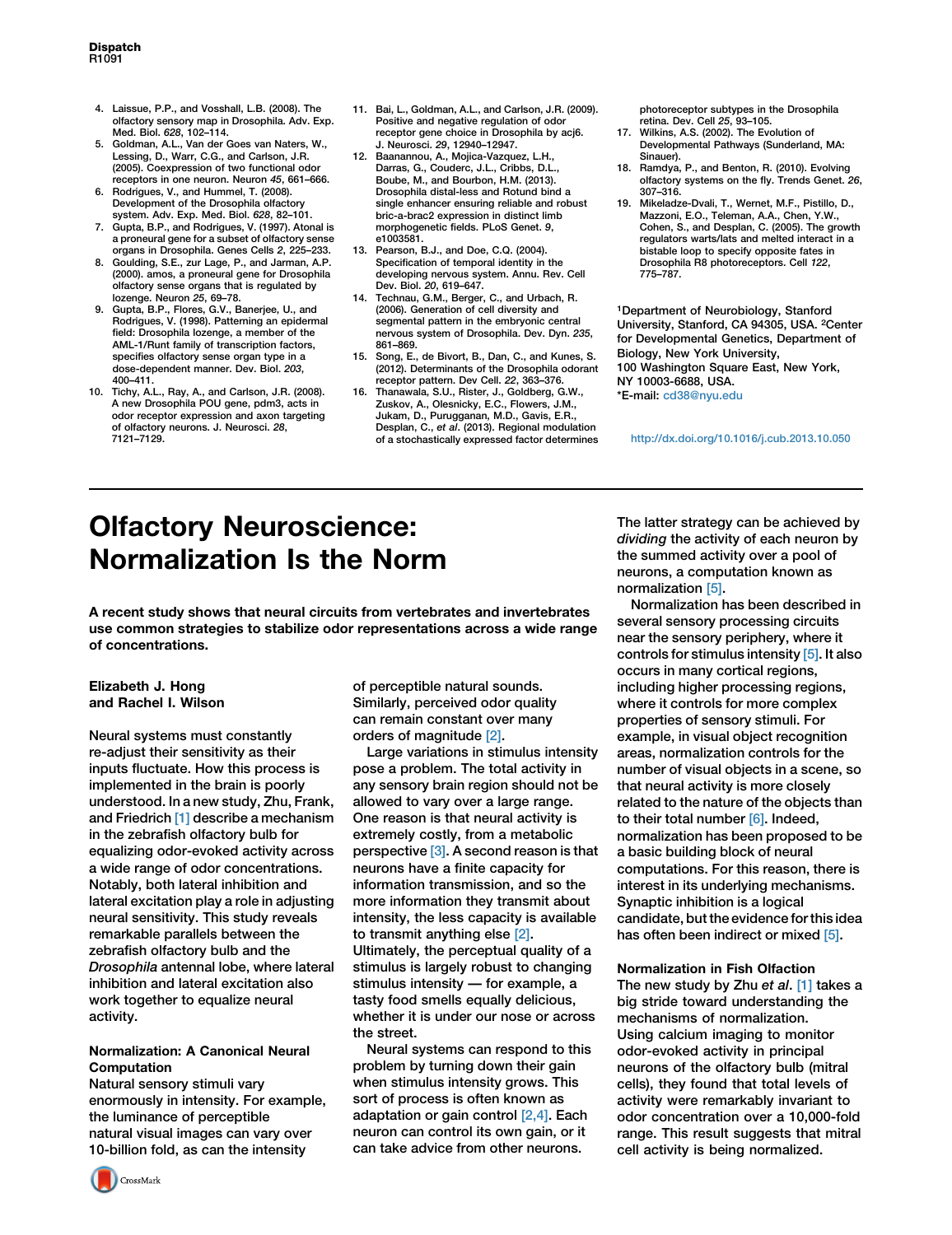

Figure 1. Fish and flies share common circuit mechanisms to stabilize olfactory responses. (A) Schematic of the zebrafish olfactory bulb. All the olfactory receptor neurons that express the same odorant receptor gene project to the same glomerulus [\[18\],](#page-2-0) and most individual mitral cells receive direct olfactory receptor neuron input from a single glomerulus [\[19\]](#page-2-0). Glomeruli are interconnected by local interneurons, including a population of GABAergic cells called dlx4/6 neurons. Zhu et al.  $[1]$  show that the dlx4/6 neurons are electrically coupled to mitral cells, in addition to forming GABAergic synapses. As a consequence, they have both excitatory and inhibitory effects on mitral cells. Whether dlx4/6 neurons inhibit mitral cells directly or indirectly is uncertain. (B) Schematic of the fruit fly antennal lobe. The feedforward architecture of this circuit is essentially the same as in the olfactory bulb [\[20\].](#page-2-0) Moreover, recent studies have shown that glomeruli are interconnected by both inhibitory local neurons and excitatory local neurons. Excitatory local neurons make electrical connections with antennal lobe projection neurons  $[11–13]$ . Thus, in both fish and flies, inhibitory interactions between glomeruli are mediated by chemical synapses, whereas excitatory interactions between glomeruli are mediated by electrical synapses. (C) Cartoon of concentration–response functions in mitral cells. The total firing rate of all mitral cells varies little with odor concentration in control conditions. When dlx4/6 neurons are silenced optogenetically, and gap junctions are also blocked pharmacologically, the slope of this function becomes steeper (top). Simply blocking gap junctions diminishes responses to low odor concentrations, but has no effect on responses to high concentrations (bottom). (Adapted with permission from [\[1\]](#page-2-0).)

When Zhu et al. [\[1\]](#page-2-0) measured activity in a genetically defined population of GABAergic interneurons (termed dlx4/6 neurons), they found something quite different. Namely, total activity in dlx4/6 neurons rose linearly with the logarithm of odor concentration. This suggests that dlx4/6 neurons receive direct input from the nose via olfactory receptor neurons, the summed activity of which also grows roughly linearly with log concentration [\[7\]](#page-2-0).

The next step was to test the effect on mitral cells of activating the dlx4/6 neurons. Optogenetic activation of dlx4/6 neurons elicited inhibitory synaptic conductances in mitral cells, as expected, given that the dlx4/6 neurons are GABAergic. Taken together, these results suggest that dlx4/6 neurons collectively encode odor concentration, and that they inhibit mitral cells as concentration grows, thereby normalizing mitral cell activity.

Hitting the Brakes — and the Gas Here the tale takes a strange turn. Optogenetic activation of dlx4/6

neurons elicited not only inhibition in mitral cells, but also excitation. Pharmacological experiments indicated that the excitation is due to a direct electrical connection between dlx4/6 neurons and mitral cells. In sum, activation of dlx4/6 neurons produces competing effects: it puts on the brakes (via GABAergic chemical synapses) and also hits the gas (via electrical synapses). Which effect wins?

To address this question, Zhu et al. [\[1\]](#page-2-0) used a two-pronged manipulation: they blocked gap junctions pharmacologically (to block electrical output), and they also hyperpolarized the dlx4/6 neurons optogenetically (to block chemical output). This manipulation increased mitral cell responses to high-concentration odors, and it decreased responses to low-concentration odors.

Taken together, these results show that excitation dominates at low odor concentrations, but inhibition dominates at high concentrations. Both effects are important for the role of dlx4/6 neurons in equalizing activity to a wide range of concentrations. This is quite different from the conventional view of normalization, where the effects of a normalization pool are assumed to be purely inhibitory.

#### Fish and Fly

Another notable feature of this story is its connection to studies of the Drosophila antennal lobe. It has long been noted that the olfactory bulb and antennal lobe share a common feedforward architecture (Figure 1), and we are now learning that these circuits share much more. In the Drosophila antennal lobe, as in the olfactory bulb, glomeruli are interconnected via local interneurons. Most of these are GABAergic and their processes extend across many glomeruli. It was recently shown that these GABAergic interneurons normalize activity in antennal lobe projection neurons (the insect analog of mitral cells). Normalization tends to equalize the total amount of activity in Drosophila projection neurons across a range of odor concentrations [\[8–10\].](#page-2-0) This is similar to what Zhu et al. [\[1\]](#page-2-0) have now shown in fish.

Moreover, recent studies also revealed that the Drosophila antennal lobe contains some interneurons that make electrical connections with projection neurons. Like the inhibitory interneurons, these cells also extend their processes across many glomeruli. This circuit produces lateral excitation which can boost the odor responses of Drosophila projection neurons, especially when these odor responses are weak [\[11–13\]](#page-2-0). This is remarkably similar to the new results in fish.

It is curious that in both fish and fly, lateral excitation is implemented via electrical synapses, not chemical synapses. Why? It is tempting to speculate that gap junctions are useful in this context because electrical synapses (unlike chemical synapses) are fundamentally conservative: the current that flows into one cell is necessarily flowing out of another cell, meaning total current is conserved. In essence, an electrical connection between two neurons causes those neurons to (slightly) average out their respective activity levels, keeping total activity constant. This feature of electrical synapses might help prevent lateral excitation from spreading uncontrollably throughout the circuit.

Could a similar mechanism operate in mammalian olfactory bulb?